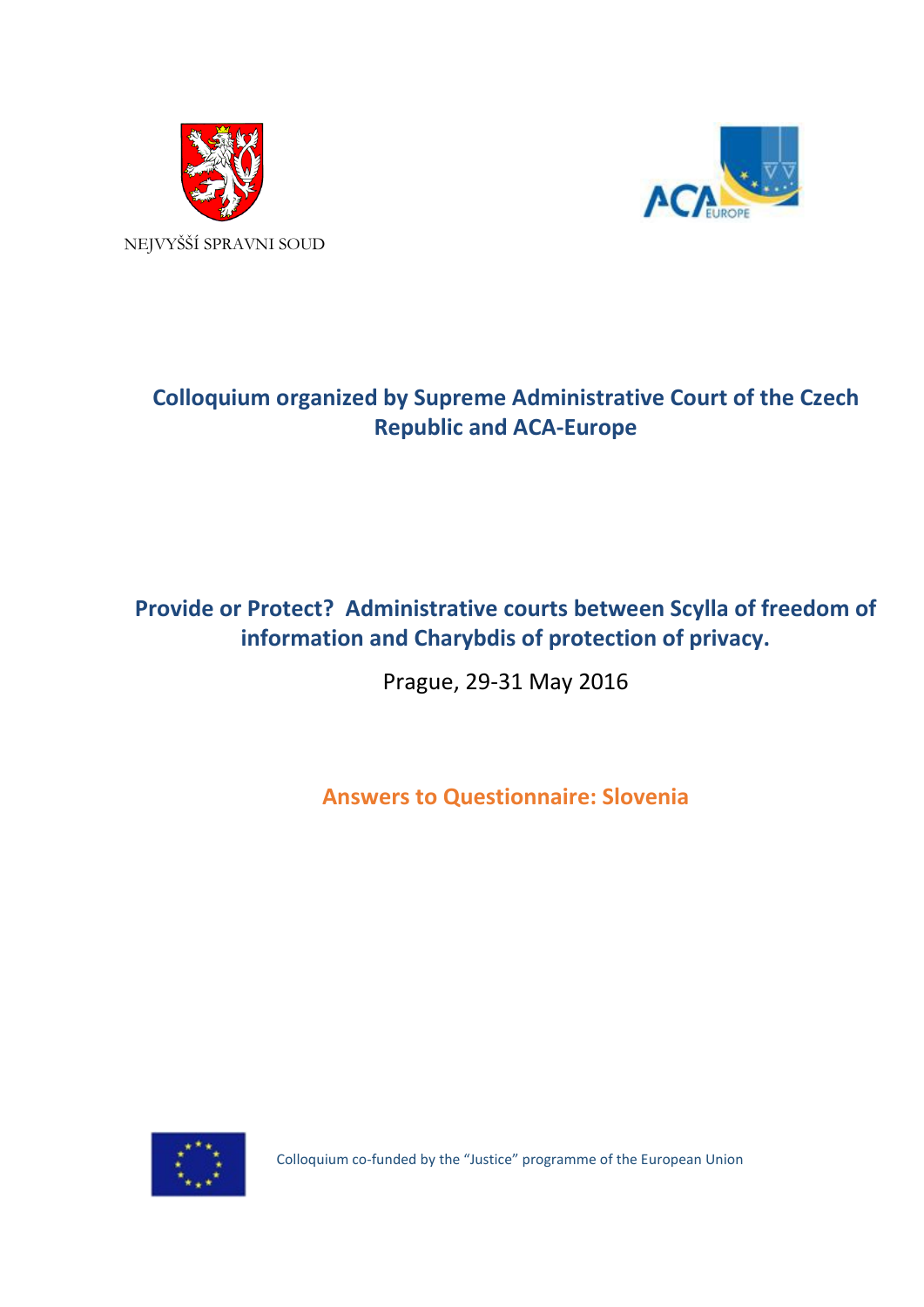## **Provide or Protect? Administrative courts between Scylla of freedom of information and Charybdis of protection of privacy (Questionnaire & Answers)**

**Report – Slovenia**

#### **Part I**

1

**1. Is the central administrative supervision over providing information and protection of personal data carried out by one administrative authority or are there specialized authorities for each of these fields or is there an absence of such an authority in any of these areas? Does the chosen model cause any application problems?**

According to *Access to Public Information Act*<sup>1</sup> (hereinafter: *APIA*) and more especially under *Information*  Commissioner Act<sup>2</sup>, the Information Commissioner (hereinafter: IC) is the central body, which supervises the access to the public data. It does not mean that IC provides the public data, but it organises and supervises access to them. Namely, all public bodies, i.e. of all three authorities – legislative, executive and judicial – are under the duty to allow direct access to public information. The same is true for business entities, which are under prevailing influence of the public bodies. This means, that IC is an umbrella body, responsible for the supervision to the access to public data in all fields, being environmental data, data of any executive offices, ministries, public employees, etc.

The same IC is also responsible for the supervision of protection of personal data. The chosen model, according to our knowledge, is not raising any difficulties. Above all, IC, is, as a central body, enabled to be acquainted to all possible misuses, violations or other problems in the practice. The public also accepted it as an administrative body, which can answer different questions, from different fields, etc., regarding public information, the access to them and regarding the protection of privacy in respect personal data.

#### **2. What types of information are excluded from providing? Is there one regime regarding all exclusions or is there any differentiation – e.g. absolute exclusion and relative exclusion?**

Indeed, access to certain information is denied or restricted. The access to requested information shall be denied, if the request relates to:

- information which is defined as classified;
- information which is defined as a business secret in accordance with the Act governing companies;

- deciding on the appeal against the decision with which a body refused or dismissed the applicant's request for access or violated the right to access or re-use of public information in some other way, and within the frame of appellate proceedings also for supervision over implementation of the Act regulating the access to public information and regulations adopted there under,
- inspection supervision over implementation of the Act and other regulations, governing protection or processing of personal data or the transfer of personal data from Slovenia, as well as carrying out other duties, defined by these regulations,
- deciding on the appeal of an individual when the data controller refuses his request for data, extract, list, examination, confirmation, information, explanation, transcript or copy in accordance with provisions of the Act governing personal data protection.

(2) The Information Commissioner is a violations body, competent for supervision over this Act and the Act governing personal data protection.

(3) The Information Commissioner has the following competencies:

- organizes and manages the work of all employees, including the national supervisors for personal data protection;
- carries out other competencies of the head of the state body;
- conducts supervision in accordance with the Act governing personal data protection.

<sup>1</sup> OJ of the RS, Nr. 24/2003, 61/2005, 113/2005 - ZInfP, 109/2005 - ZDavP-1B, 28/2006, 117/2006 - ZDavP-2, 23/2014, 50/2014, 72/2014 - skl. US, 19/2015 - odl. US, 102/2015. Off. abrev. ZDIJZ.

 $2$  OJ of the RS, Nr, No. 113/2005. Art. 2 of this act defines:

<sup>(1)</sup> The Information Commissioner is an autonomous and independent state body, competent for: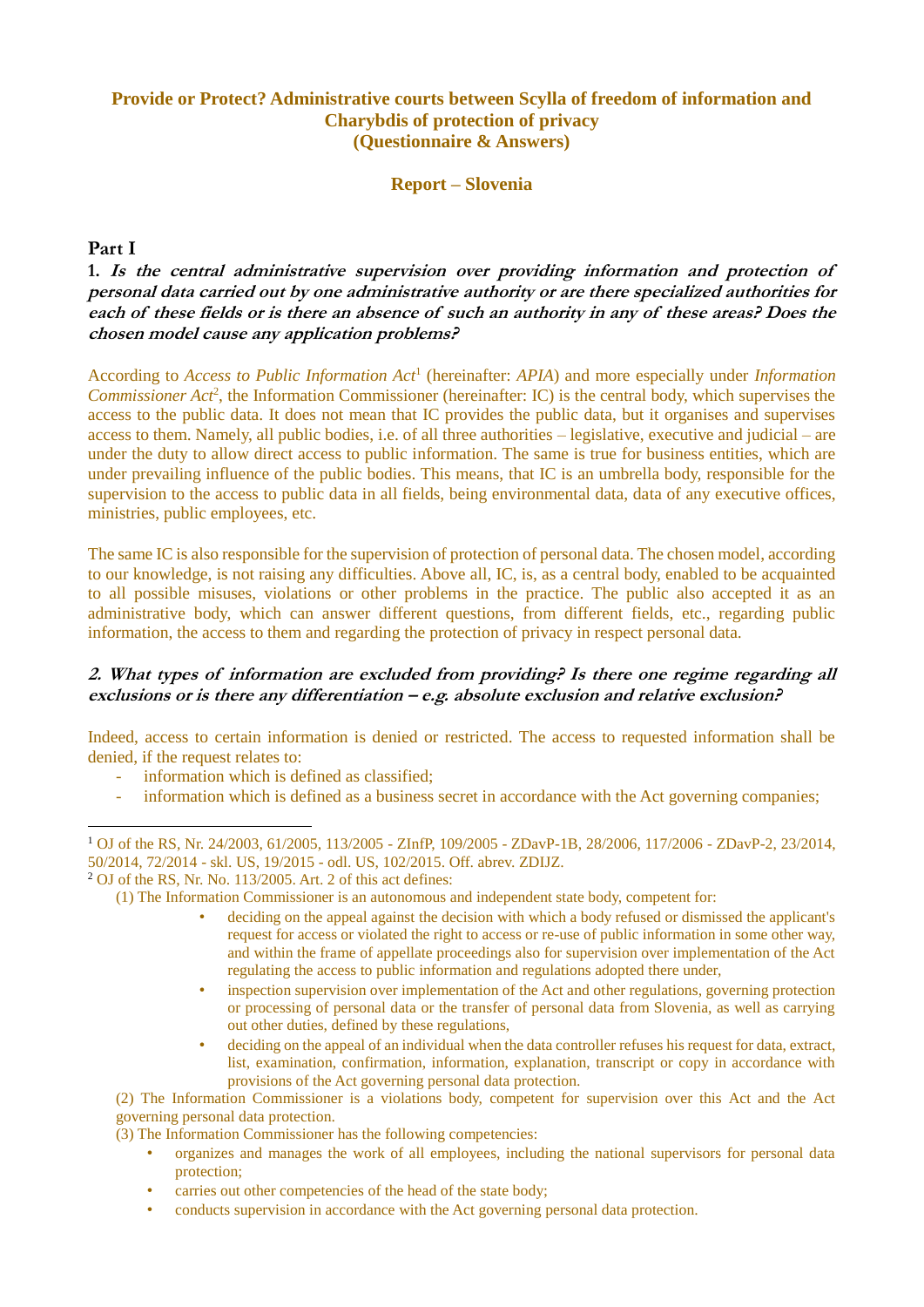- personal data the disclosure of which would constitute an infringement of the protection of personal data in accordance with the Act governing the protection of personal data;
- information the disclosure of which would constitute an infringement of the confidentiality of individual information on reporting units, in accordance with the Act governing Government statistics activities;
- information the disclosure of which would constitute an infringement of the tax procedure confidentiality or of tax secret in accordance with the Act governing tax procedure;
- information acquired or drawn up for the purposes of criminal prosecution or in relation to criminal prosecution and the disclosure of which would prejudice the implementation of such procedure;
- information acquired or drawn up for the purposes of administrative procedure, and the disclosure of which would prejudice the implementation of such procedure;
- information acquired or drawn up for the purposes of civil, non-litigious civil procedure or other court proceedings, and the disclosure of which would prejudice the implementation of such procedures;
- information from the document that is in the process of being drawn up and is still subject of consultation by the body, and the disclosure of which would lead to misunderstanding of its contents;
- information on natural or cultural value which, in accordance with the Act governing the conservation of nature or cultural heritage, is not accessible to public for the purpose of protection of (that) natural or cultural value;
- information from the document drawn up in connection with internal operations or activities of bodies, and the disclosure of which would cause disturbances in operations or activities of the body.

Without prejudice to the above list, the access to the requested information is sustained, if public interest for disclosure prevails over public interest or interest of other persons not to disclose the requested information, except in the next cases:

- for information which, pursuant to the Act governing classified data, is denoted with one of the two highest levels of secrecy;
- for information which contain or are prepared based on classified information of other country or international organization, with which the Republic of Slovenia concluded an international agreement on the exchange or transmitting of classified information.
- for information which contain or are prepared based on tax procedures, transmitted to the bodies of the Republic of Slovenia by a body of a foreign country.

Also, without prejudice to the above list, the access to the requested information is sustained:

- if the considered is information related to the use of public funds or information related to the execution of public functions or employment relationship of the civil servant, except in some particular cases
- if the considered is information related to environmental emissions, waste, dangerous substances in factory or information contained in safety report and also other information if the Environment Protection Act so stipulates.

*APIA*, as noted above, regulates exclusions, i.e. information that are excluded from free access. Basically, it is one regime regarding all possible exclusions; however, if there is prevailing or overriding public interest, than certain exclusions are to be denied.

#### **3. Are there any types of subjects governed by private law that have duty to provide information? If the answer is affirmative, what kind of subjects and what kind of information?**

Indeed, Article 1.a of *APIA* stipulates that certain business entities, that are subject prevailing influence of the public law entities, are also under the duty to provide information. This article foresees that everyone shall have free access to (and re-use of public information) held by companies and other legal entities of private law but subject to direct or indirect dominant influence, individually or jointly, of the Republic of Slovenia, selfgoverning local communities and other entities of public law.

The condition of the dominant influence is fulfilled when the Republic of Slovenia, self-governing local communities or other entities of public law, individually or jointly:

are able to exercise dominant influence on the basis of the majority proportion of the subscribed capital, or have the right to supervise the majority, or are entitled to naming more than half of the members of management body or supervisory authority in a company, directly or indirectly through another company or other legal entity of private law, or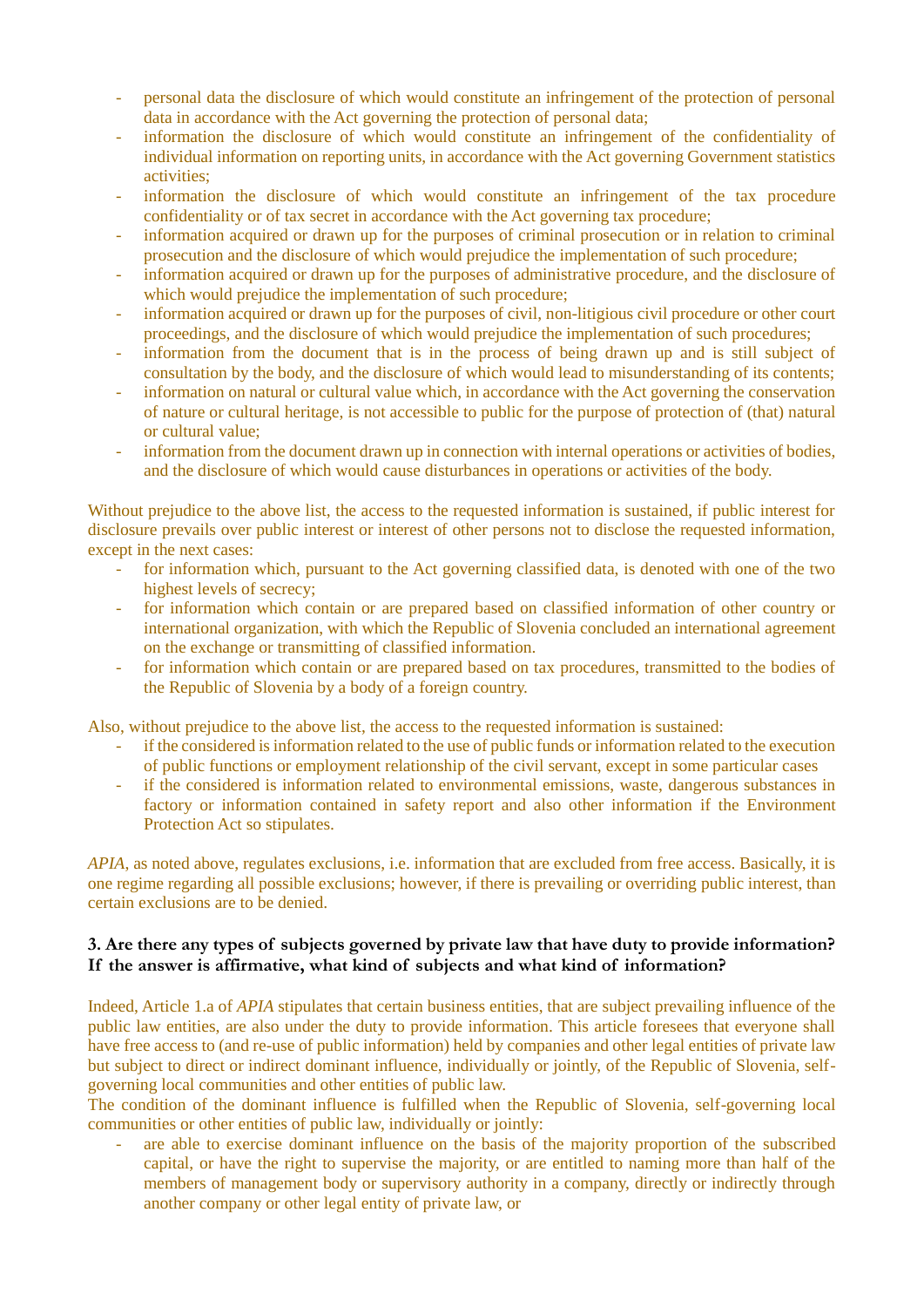act as founders in another legal person governed by private law that is not a company, directly or indirectly through another company or other legal entity of private law.

A business entity subject to the dominant influence of entities of public law is liable to enable access to public information, which was created at any time during the existence of dominant influence of entities of public law. The purpose of is to increase transparency and responsible management of public resources and financial resources of business entities subject to dominant influence of entities of public law.

#### **4. Are the salaries of the employees of the public sector subject to the right to free access to information as well? Does this cause any application problems regarding the personal data protection?**

Yes, indeed! There are decisions of IC based on *Information Commissionaire Act* and APIA in relation to *Personal Data Protection Act* in which the IC decided that salaries of public employees are part of the free access to date. The IC claimed that otherwise supervisory function of public expenditure is not possible or at least is not fully effective. This approach has caused problems, at least at the beginning of such approach; namely, public bodies, responsible to allow the access to public information, hesitated to give free access to the data of the salaries on the employees in the public sector. They did not want to include the names of the employees to the information on salaries. However, as indicated above, the IC was of different opinion. See decision of the IC, Nr.: 090-14/2009/4 of 25.02.2009.

#### **5. Is the trade secret excluded from the free access to information?**

Yes, according to Art. 6, paragraph 1, point 2 of *APIA* information which is defined as a business secret in accordance with act governing companies is exempted from the free access. However, paragraph 3 of the same article sets forth that this is not possible, if the information considered relates to the environmental emissions, waste, dangerous substances or information contained in safety report and also other kind of similarly information if the Environmental Protection Act so stipulates.

#### **6. Are documents that are subject of intellectual property excluded from the free access to information?**

The answer here is also positive, but, importantly, it relates to re-use. The IC shall deny the applicants request to reuse information if the request relays to information protected by intellectual property right of third parties. This means that prohibition relates to the re-use of information, not to the access. There is no decision of the IC that would address this as an issue. Among only few decision one can find one in which the access to intellectual property public based decisions was not questioned.<sup>3</sup> However, according to the database of the IC decisions, the IC has never been faced to reveal information that would be the substance of the IP right, like for instance the ingredients of certain newly invented product or procedures for certain innovation etc.

#### **7. Does the right to free access to information cover as well the parts of an administrative file that contain data related to individuals or are these data protected? In which areas of public administration does this cause problems?**

The answer here is positive. Personal data needs to be respected in the whole file or text of the public act. This causes different problems. Sometimes the anonymization is *de facto* not possible. For instance, if a public file includes personal data throughout the whole text, then it is not possible even with the erasure of personal data not to reveal the individual. Further on, sometimes the requested data are self-identified for certain individual (for instance, if question asked would itself relate to certain individual). As answered above under question Nr. 4, questions regarding personal data and the salaries, also cause problem.

Personal data for individuals employed in the public sector, are regulated under Arts. 8 and 9 of the *Personal Data Protection Act.*<sup>4</sup> These articles are to be understood that personal data, as protected also under Art. 6 of

1

<sup>&</sup>lt;sup>3</sup> See in this respect decision of the IC Nr. 090-157/2015 of 15.7.2015.

<sup>4</sup> Uradni list RS, št. 86/2004, 113/2005 - ZInfP, 51/2007 - ZUstS-A, 67/2007.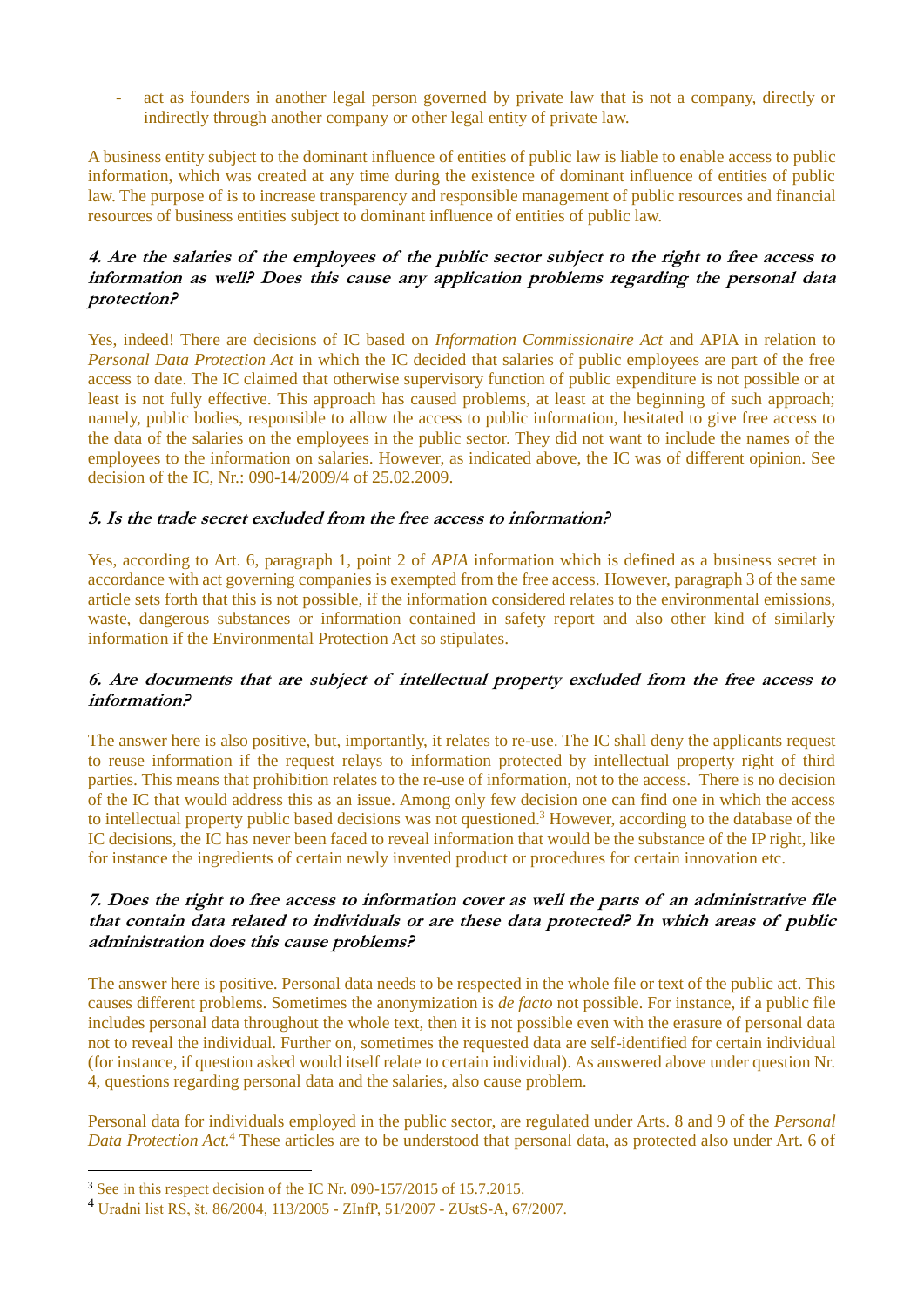*AIPA* shall be understood as only relatively protected; namely, public officials or public employees have to reframe from certain level of privacy and to allow that some of their personal data. These individuals cannot define themselves, which personal data can be accessible and which not. In another words, the personal data (like name and surname) can be revealed, if these data are related to the use of public funds (for instance, for salaries, honorariums, etc.). This is due to third paragraph of Art. 6 APIA, the access to personal data can be assured, if they are related to public expenditure. In addition, paragraph 2 of the same Art. 6, defines that certain exceptions from the access to personal data, can be given if the public interest of revealing them is more important than the interests of this concrete individual.<sup>5</sup>

#### **8. Are data related to criminal proceedings or administrative delict proceedings or any data of quasi-criminal nature (typically files of secret police departments from the times of antidemocratic past) excluded from the right to free access to information?**

Certain data related to criminal proceedings are directly regulated under Art. 7a of *APIA*. This provision foresees that certain personal data can be revealed, but under certain conditions. In criminal proceedings regarding criminal offence prosecuted *ex officio*, information from a written charge on the name of the accused, the type of the criminal offence, estimated proceeds of crime and material damage sustained by the business entity subject to dominant influence of entities of public law, concerning a member of administrative or management body or other representative or supervisory authority of the entity liable, if a criminal offence is in direct connection to the performance of work or duties, is considered to be a public information upon a final decision on investigation or upon a final written charge, if the investigation was not required or introduced, or upon service of the statement of written charge to the accused, except if revealing of such data would harm the court or investigation procedures.

Apart from that personal data, like names of accused person, data can be revealed and access allowed, if these person are public persons or are persons employed by public authorities. In this case the exception of third paragraph Art. 6 APIA is also possible (i.e. data that are related to the public expenditure).<sup>6</sup>

#### **Part II**

#### **9. Public availability of decisions**

**9.1 Are there any sorts of decisions in your jurisdiction that are not published at all (e.g. decisions with classified status or other decisions with restricted access)? If so, please describe typical cases and give indicative statistic that can illustrate the frequency and relevance of such cases.** 

The answer here is negative. *APIA* does not foresees any kind of decisions that shall not be published at all. As answered above under question no. 2 (part I), there might be derogations that relates to acts, i.e. decisions of the public authorities, if the case concerns secrecy classified information. Apart from that, there is no acts or group of acts that shall not be part of the public access to them.

#### **9.2 If a third person (not a party of respective case) wants to obtain your decision, what is the procedure? On-line availability of decisions is to be discussed below, so kindly describe here only other options (e.g. whether it is possible to ask for a decision by snail-mail, whether any fee apply etc.)**

According to APIA (Arts. 8., 9., 10 and 10a), the whole public sector, including private entities, which are under the prevailing influence of public identities, shall prepare a catalogue of public data, i.e. the list of data that are processing. This list (not the data itself) shall be published on their internet sites in order for individual to be informed which data are accessed and controlled by certain public body.

This is one part and one obligation. The other part refers to individuals that are looking for public information. In this case individuals needs to be active. How they can ask and request public data is regulated under *APIA*, under heading 4. The request can be filled in written, not using any form, also orally.<sup>7</sup>

<u>.</u>

<sup>5</sup> The decision of IC, no. 090-263/2015 (07.01.2016) is well argumented also in this respect.

<sup>6</sup> The decision of IC, No. 090 – 122/2015, 4.06.2015.

<sup>7</sup> See Arts. 12-18 of *APIA*.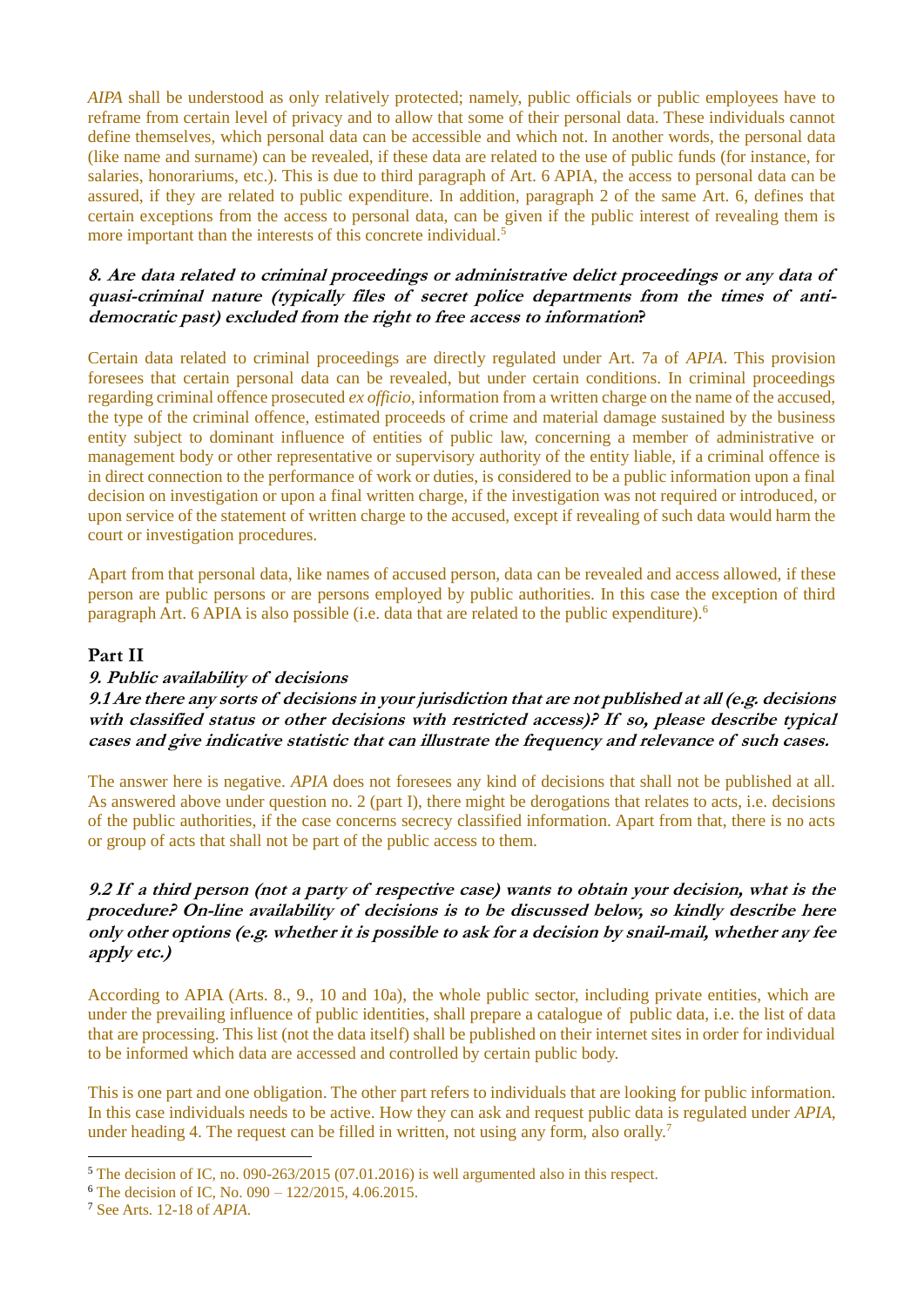In general, access to public information is free of charge, but costs for copying, disseminating, etc. can be charged if the exceed of 20 EUR (VAT included).<sup>8</sup>

**9.3 Is there any official collection of selected decisions of your instance (apart on-line publication of decisions – see below)? If so, please describe in detail the procedure of its issue. In particular, please focus on the selection process of decisions that are to be published, the frequency of publication and the form of publication. Indicate, whether the collection is published directly by your instance, by some other public body or by an independent publisher. If the collection is published by an independent publisher, please describe the form of cooperation (i.e. whether the publisher has exclusive rights to publish the collection, whether the publisher does any editing of published decisions etc.) Are decisions that are chosen for the publication regarded more relevant by your instance or by general public?**

All decisions of the Supreme Court are published at the web site of Slovene court practice, jurisprudence (www.sodnapraksa.si). The decisions can be published once anonymised. Apart from the web publications the most important decisions are published (but this is not mandatory), in the form of collection of decisions in books. Prior to the web publication, this was the only official publication of decision available to the public. It was done by the courts themselves. For a decade or so, the courts decisions are also published by some other commercial entities, which, obtaining the access to reuse of public information, offer the access to the decisions together with statutes/acts and their articles, which are applicable in the decisions. This is the added value and benefit which is not given by the IT service of the courts themselves. These publishers do not have exclusive rights, but they can access to these documents by way of the right to re-use of public information. They are also editing court decisions (the form is a bit different from in cases of official publication by the courts themselves). The decisions are not chosen for the publications regarded being more or less relevant. They are all published.

## **10. Editing and anonymization of decisions**

**10.1 Do you anonymize published decisions? If so, please describe in detail the procedure. In particular, please describe who is in charge of anonymization, whether there are any particular statutory or other rules governing anonymization (apart general privacy/data protection rules) and what data are anonymized.**

The published decisions are anonymised. All personal data are deleted. This is also true for the data that might revealed the individual. The same is true for private entities. Every judgment, every decision needs to be opened, read through and personal data deleted and erased. his process is done by the courts themselves. The work is done by judicial consultants (referendaires).

## **10.2 If anonymization practice changes, does it affect already published decisions (i.e. are past decisions subsequently anonymized/de-anonymized with every change of anonymization rules)?**

Actually, this is not the case so far. From the very beginning of possibility to access the court's decision, these needed to anonymised, and this is still the case.

#### **10.3 Describe any subsequent problematic issues that you noted in your jurisdiction regarding the anonymization (e.g. different practices of different supreme instances, strong public debates, impact of de-anonymization of decisions by media etc.)**

Indeed, we noticed several problems; for instance, in some cases, which are well known to public (usually by media reporting), the anonymization is not to really effective. Even though that names, surnames and other data, which are related to personal data might reveal the person behind, are erased. Other circumstances of the

1

<sup>8</sup> See Art. 34 of *APIA*.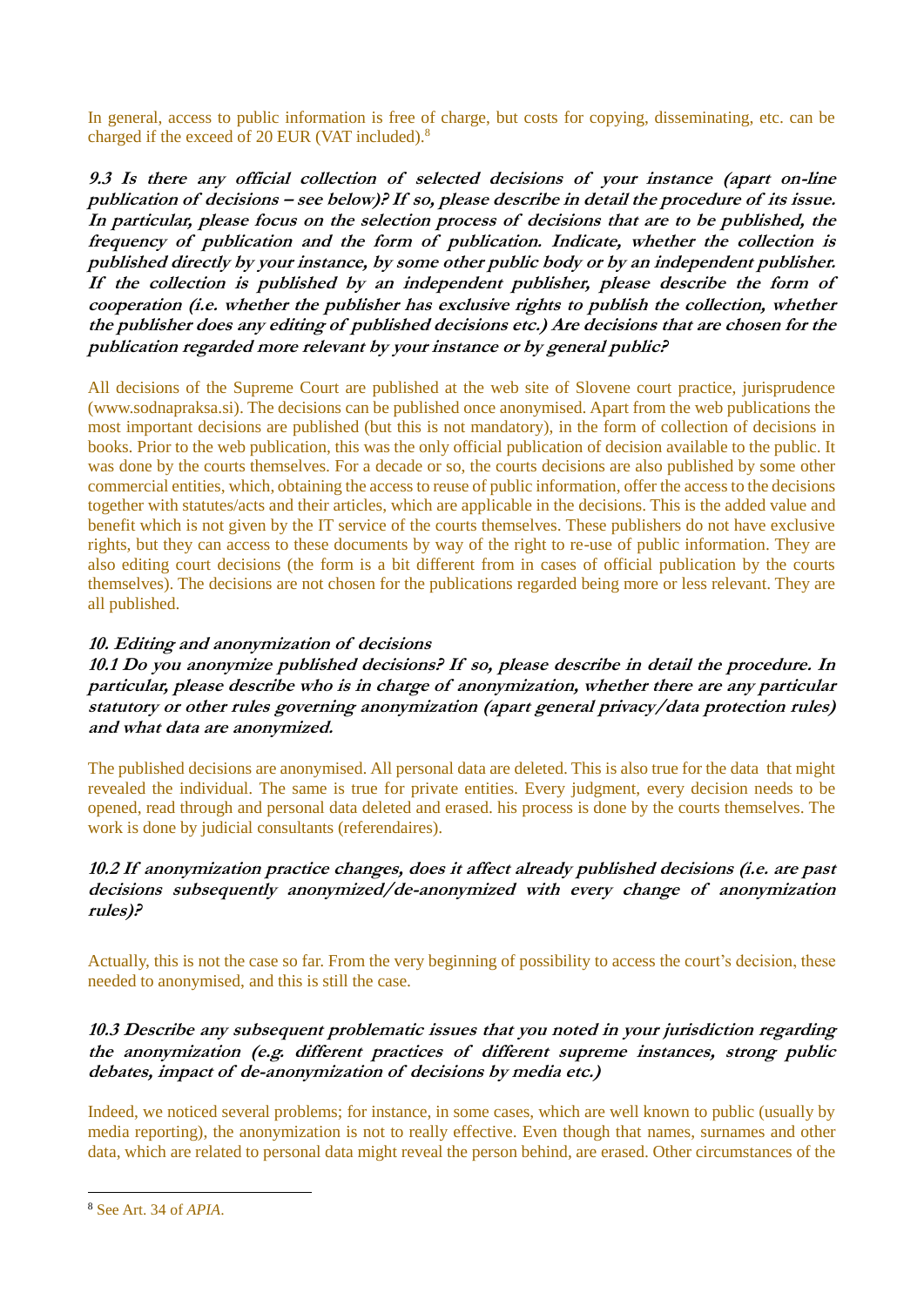case will still give enough information to the reader (public), to recognise the case and also the persons in it. We noticed also another interesting problem, which occurs every time, when the Constitutional Court of the RS or, the Court of justice of the EU, also decides certain case. Both courts are publishing their judgments without any anonymization and once these cases return to the regular court (by way of preliminary ruling decision), it is rather quite clear who are the persons mentioned in these cases. Namely, not only that the circumstances and legal issues are the same, but the decision of regular court will make reference to the decision of the European Court of Justice, preliminary ruling decision, or to Constitutional court decision (if the Constitutional Court return the case to be a newly decided by regular court). In these cases the anonymization is still performed, however, it does not have any particular effect.

#### **10.4 Do you edit published decisions? If so, please describe in detail the procedure. In particular, please describe who is in charge of editing, what information is added/removed in the process of editing (incl. metadata).**

The anonymization of judicial decision is made by *referendaires* (legal consultancies). Basically, every legal consultant receives certain number of the decisions that have to be anonymized and than inserted in the database. The whole file is received by the legal consultant in actual, physical form and also in electronical form. Basic personal data, like names and surnames, have been erased already by clerks (persons without legal education), but legal consultancies are than, further on, checking the whole case, the whole text of the judgment and they are checking all possible details which can reveal the identity of a certain person. Legal consultancies needs to have legal education, also the state-law-exam.

The whole case is than checked by judge, I.e. a judge of the High court, which is employer by Registry Department of the Supreme Court (Evidenčni oddelek). The main goal of the anonymization is, that the person to which the decision refers, is not revealed and recognised in the published decision or judgement. Within that purpose, all judgments needs to be free of any names of parties and other persons that are mentioned in the decision. This has to be done before any kind of publication. Also, numbers of parcels, spots etc or other data which might enable the persons mentioned in the decisions need to be erased.

With the anonymization the case is still not over. In addition, it is necessary to prepare certain core sentences of the decision for the purposes of its publication. This core sentences shall include the most important viewpoints and arguments of the courts decisions. Not only this, but all important legal institutes are searched and taken out of the judgment as the key words which enable easier searching by the search engines. This is not all. There are also additional information given. Apart from the court sentences and legal institutes, the numbers of articles which certain decision or judgement apply are also listed before the text of the judgement begins. This is especially important since market based companies, which also publishes court decisions and jurisprudence, offer the list of judgments that are linked to certain article of certain act. This means that the user, once opens certain act, can find besides the articles the list of all decisions, which refer to certain article. This is of substantial value for the users. However, this option is given only to pre-payed applications (by market-based companies). The courts only publish the jurisprudence, with all above-mentioned data, but without acts and articles being linked to decisions.

#### **10.5 Has the development of the right to be forgotten affected in any way the anonymization or publication of your decisions? If not, is it a topic that is being considered in your jurisdiction with regards to the publication of court decisions?**

The right to be forgotten (not being really invented by the European Court of Justice with these same words; case Google Spain), have not influenced the Slovenian practice of the anonymization. Namely, from the very beginning the court's decisions has been anonymized in a very detailed manner (as described above under 10.4). Having this approach performed all the time, excluding the names from the decision, the search engines cannot utilise the name as search data. Hence, there is no danger that certain data can be linked to certain person i.e. his name or surname.

#### **11. On-line publication of decisions**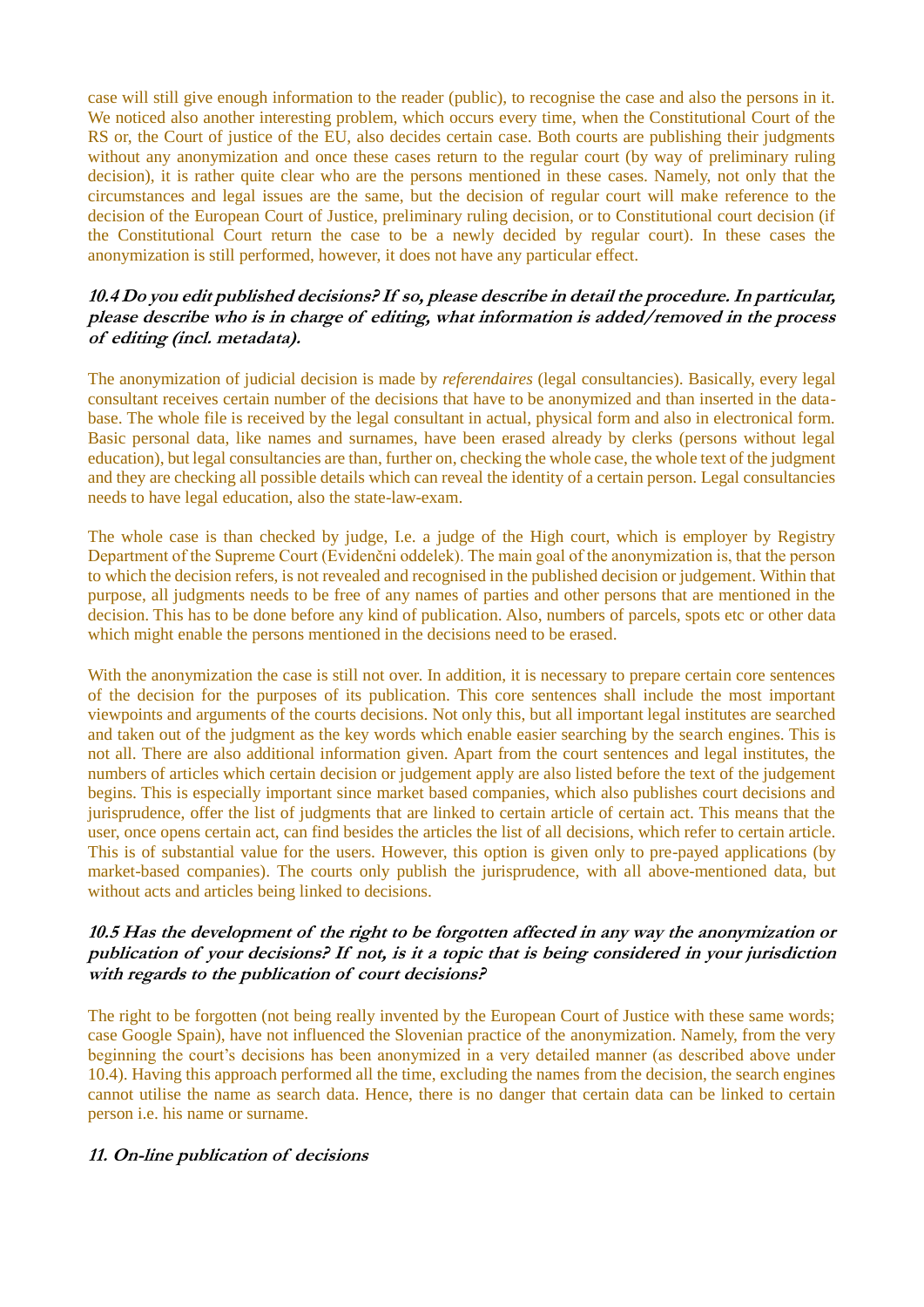**11.1 Are decisions of your instance available on-line? If so, please indicate whether on-line all or only selected decisions are published on-line (if only selected decisions are published, please describe the procedure of their selection).**

In principle all court decisions are published on-line. However, if there are more court decisions which refer to the same legal issue and factual background, that newly arrived decision are not necessarily published.

**11.2 Describe the form of on-line publication of you decisions. In particular, indicate whether your decisions are published through your own website or whether it is done through some different on-line service (e.g. through a common platform operated by a ministry of justice, by a judicial council etc.) Kindly add also sample screenshot(s) or link(s).**

There are several possibilities to gain access to the published court decisions. The one on-line site that is managed by the Registry Department of the Supreme Court is totally free of charge. This can be found on the web page https://www.sodnapraksa.si/

The web page is easily remembered – it uses word jurisprudence in Slovene language. This web address offers free access to all jurisprudence. In addition, there is a business information register managed by the Government of the RS (PIRS; http://www.pisrs.si/Pis.web/sodnaPraksaRS), but this register uses the abovementioned base managed by register of Supreme court. This means that even if one is searching for the jurisprudence on business register (PIRS), it will still get the results from the base of the register of the Supreme Court.

In addition to the above, there are two pre-payed accesses, managed by two market base companies, IUS INFO (http://www.iusinfo.si/) and TAX FIN LEX (http://www.tax-fin-lex.si/). These companies offer some additional services (as described above under 10.4). They are basically using a possibility to re-use public available information (court decisions), but then they add certain services, like links between certain court decision and article of certain act, whereas the article was used as a legal base in the court decision. This enables users to more advance search, faster search and better results. These two commercial based accesses are in principle used by expert public and not so much by wider public, which is due to the market based, i.e. payable, approach.

**11.3 What are available file formats in which your decisions are available on-line? Apart enumerating particular file formats, kindly indicate whether your instance systematically sticks to any commonly accepted open data policy. Also, please indicate whether your instance publishes on-line only individual decisions or whether whole datasets are available to the public for further re-use. If datasets are available for further re-use but not publically, please describe to whom and under what conditions such datasets are made available.**

The web site Slovene jurisprudence, managed by the Supreme Court, publishes all decisions in html form, but can also be saved in the pdf form. This public link is therefore accessible, free of charge, in html and also pdf format. This is true for the whole data set, i.e. for all decisions by the Administrative Court, also Administrative department of the Supreme Court. These courts' decisions are also available for the re-use. Of course, before any re-use all decisions need to be anonymized also. For two commercially based accesses, as described above under 11.2, decisions are published also in pdf format. Nevertheless, both format, html and pdf, make possible printing function of the decisions or saving them.

#### **12. Public availability of other documents**

**12.1 Are there published on-line personal information about members of your instance? In particular, please describe whether there are CVs available, in which length and form (e.g. on a court website) and eventually what information is regularly published (e.g. education, memberships, political beliefs, marital status etc.) Also, please indicate whether the publication of information about members of your instance is compulsory, whether the members of your instance are free to decide about the structure and content of such information and whether you noted any issues in that regards (e.g. there was a big debate in the Czech Republic over the**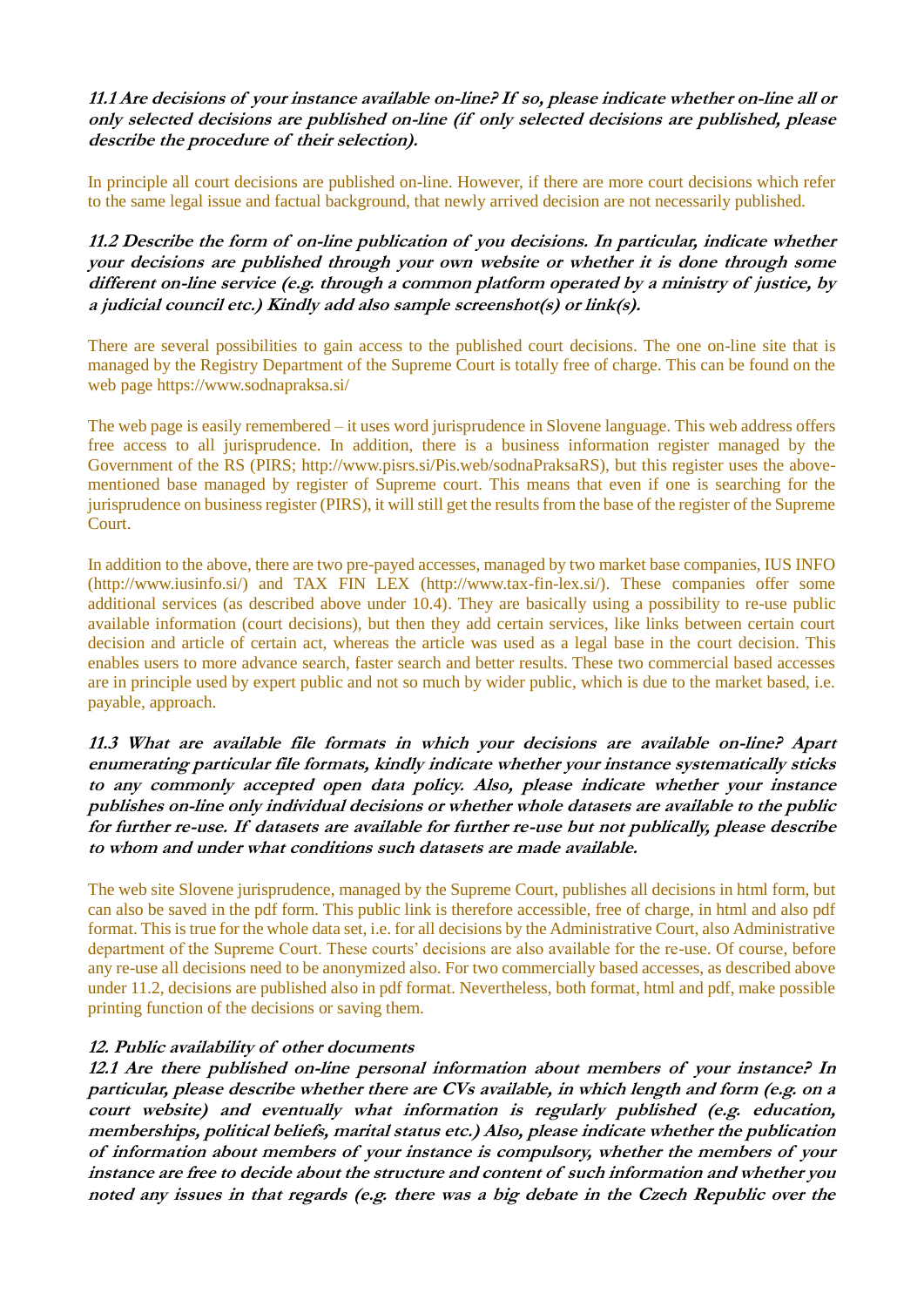#### **publication of past membership of the judges in the communist party). Please add a sample link or a screenshot of how such personal information about a member of your instance looks like.**

Public availability of other documents are more restricted. With respect to the judges, only their names and surnames are published on the web site (in the list of the employees of the courts). The same is true for legal consultants, i.e. *referendaires*, as well as technicians employed by the courts. Another document where one can find name and surnames of the judges is an annual plan. Namely, the president of each court has to issue an annual plan of adjudicating schedule. This document is also published on internet. Apart from these two cases, any data on judges is not possible to find (like phone numbers, numbers of the premises, rooms, etc). These data are not published. The same is true for their CVs, information on their education, memberships, political believes, marital status, etc. The system, which data are published on internet, or else were in the court open access documents, is managed by the Supreme Court and it is applicable for all courts, regular courts and administrative courts, since the president of the Supreme Court is also the person in charge for all other courts. Here, in this web page http://www.sodisce.si/usrs/zaposleni/seznam\_zaposlenih/, on which one can find an example of a list of employees. This kind of list is available for every single court in Slovenia.

**12.2 Which case-related documents other than decisions of your instance are published on-line (e.g. dissenting opinions, advocate general submissions, submissions of parties, records of chamber deliberations etc.)? Please, describe how these documents are published, i.e. where and in which format (e.g. on a website through a search form, yes in open data formats, html etc.). If your instance publishes these documents in open formats, kindly provide a sample link to a particular dataset.**

In principle, case related documents are not published. Only judgments are published and before their publication, they need to be anonymized. Any kind of deserting opinion or advocate general submission, all are not part of Slovenian system. This is true for regular courts, but the system is different at the Constitutional Court. There dissenting opinions are possible and quite usual. The Constitutional Court publishes also the dissenting opinions. Advocate general submissions on the other hand is something that it is unknown in Slovenia.

Submission of the parties, the records of chamber deliberations, etc. are also not part of public available information. They are not published. Apart from that, decisions to refer a question to the European Court of Justice (preliminary ruling procedure), is also a document that is publically available and published. In addition, all decisions which temporary interrupts the procedure, like involving the Constitutional Court to judge on the legality of certain act, are also published. The same is true for courts opinions (not judgements), which can be adopted within the certain pending case or outside it for the sake to unify jurisprudence.

In this web page http://www.sodnapraksa.si/ one can find a search-form and it is at the same time the starting page of the Slovene jurisprudence.

## **12.3 Are the members of your instance allowed to publically comment or annotate on their own decisions or other decisions of your instance?**

This is not specifically prohibited, like in the US (Code of Conduct for US Judges – which foresees that a judge should not make public comment on the merits of a matter pending or impending in any court. Further on a judge should require similar restraint by court personnel subject to the judge's direction and control. The prohibition on public comment on the merits does not extend to public statements made in the course of the judge's official duties, to explanations of court procedures, or to scholarly presentations made for purposes of legal education).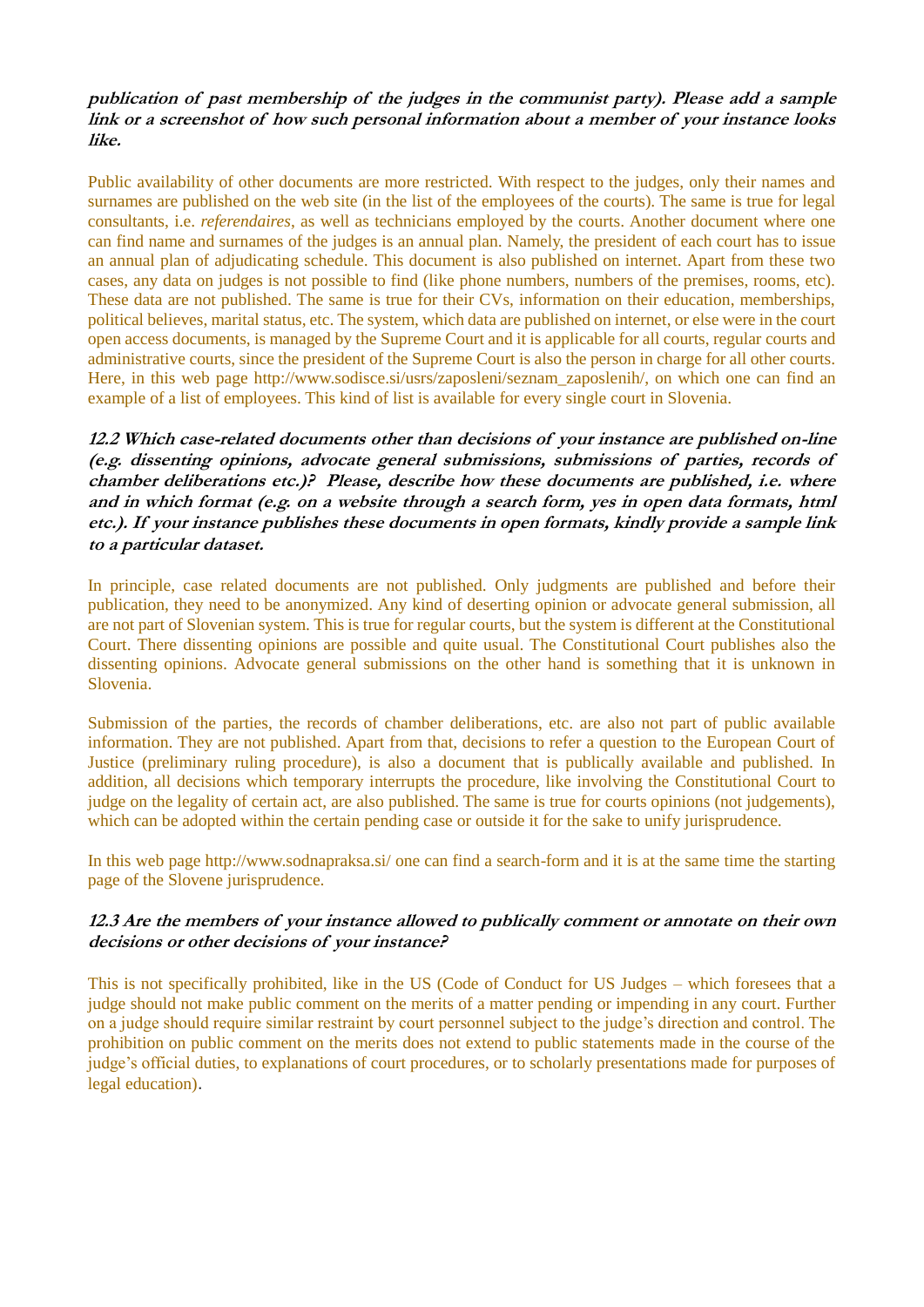There is no similarly wording provision in the RS. If anywhere, it should be part of the *Judicial Service Act*.9 However, there are rules requiring independence of the judges. This is sets forth in the mentioned act on judicial service, Art. 2, as well as under the Codes of Judicial Ethic, Art. II. The most debated example so far was a case where one judge of the Constitutional Court debated issues that expressed his political believes.

## **Part III**

<u>.</u>

**13. What trends, threats and challenges do you foresee to come in the field of freedom of information and protection of privacy during the next decade? What should be the role of supreme administrative jurisdictions in facing these trends, threats and challenges?**

**This kind of question seems to be too broad for answering it with concrete data. Therefore our aim is not to pursue you to fill it with some concrete and clear statement but what we intend is to know your opinion on what trends could or will influence this scope of decision-making of your jurisdiction. Your answer will serve as the basics for further discussion during the third part of the Colloquium and we hope that this "look into the future" will be pleasant and useful ending of the meeting.**

#### **We would very appreciate if the presidents of the Supreme Administrative Courts/Councils of States could provide us with answers to this question.**

One cannot fail to observe that after relatively small number of requests relating to access to public information app. a decade ago, i.e. after *APIA* entered into force, increases constantly since then. In the last decade, the trend to use public information in media also increases. Especially the media is the sphere, which uses the public information as a source of their information, being further on used for dissemination and commercial use. The demands and the requests are usually more extensive than the definition of public information foresees. Information are often requested not being in written form, but needs to be prepared, like statistical data, merger of different reports or other acts, etc, that demands certain work or even additional costs. Also, the requests to access to public information, which contains personal data is extended. This includes most of the data, which relates to public expenditure, and, as described above, in such cases personal data like name and surname of the public employee can be revealed.

Another possibility to gain access to public data is also overriding interest of the public. This is an exception. It offers access to public and also to personal data. As an exemption also, as the developments indicates, it is not always restrictively interpreted.

All this developments listed above indicate that also disputes relating to access to public information increases. From this viewpoint, it is also necessary to emphasize, that interim measures cannot offer effective legal remedy if information is given to the public but it should not have been given. In such case it is not possible to limit the effects once the information reached by the public, especially by media. This fact underlines that decision to reveal certain data, especially private data, which might cause severe consequences in individual's life, his relatives, etc. needs to be very carefully deliberated. The IC have therefore an out most important role, and in some cases, the court cannot influence a lot the effects if the information was revealed but it should not have been. The IC is therefore a "safety net". It is also easier for IC to create the picture of availability and non-availability of public information in comparison to the court. The IC deals with more cases, it acts in media sphere, it has more contact to the public, etc. The area of public available information is also tremendously important for non-governmental organisation, which act in public interest, especially if they want to gain access to data, referring to the safety, to the healthy leaving environment, etc. Without statute based mandatory regulation to access to public information, this would not be possible for them.

A publication of the court's judgments, also discussed in this questionnaire, is nowadays a generally accepted standard, which was hardly imaginable a decade or two ago. Nowadays it is reality and offers many help, not only to the wider public, but also to courts themselves to enable them, in more advanced and faster manner to unify the jurisprudence. Also, the expert public benefits a lot and it is exactly this tool, public access to

<sup>9</sup> OJ of the RS, Nr. 19/1994, 8/1996, 24/1998, 48/2001, 67/2002, 2/2004 - ZPKor, 71/2004, 47/2005 - odl. US, 17/2006, 27/2006 - skl. US, 127/2006, 1/2007 - odl. US, 57/2007, 120/2008 - odl. US, 91/2009, 33/2011, 46/2013, 63/2013, 69/2013 - popr., 95/2014 - ZUPPJS15, 17/2015.